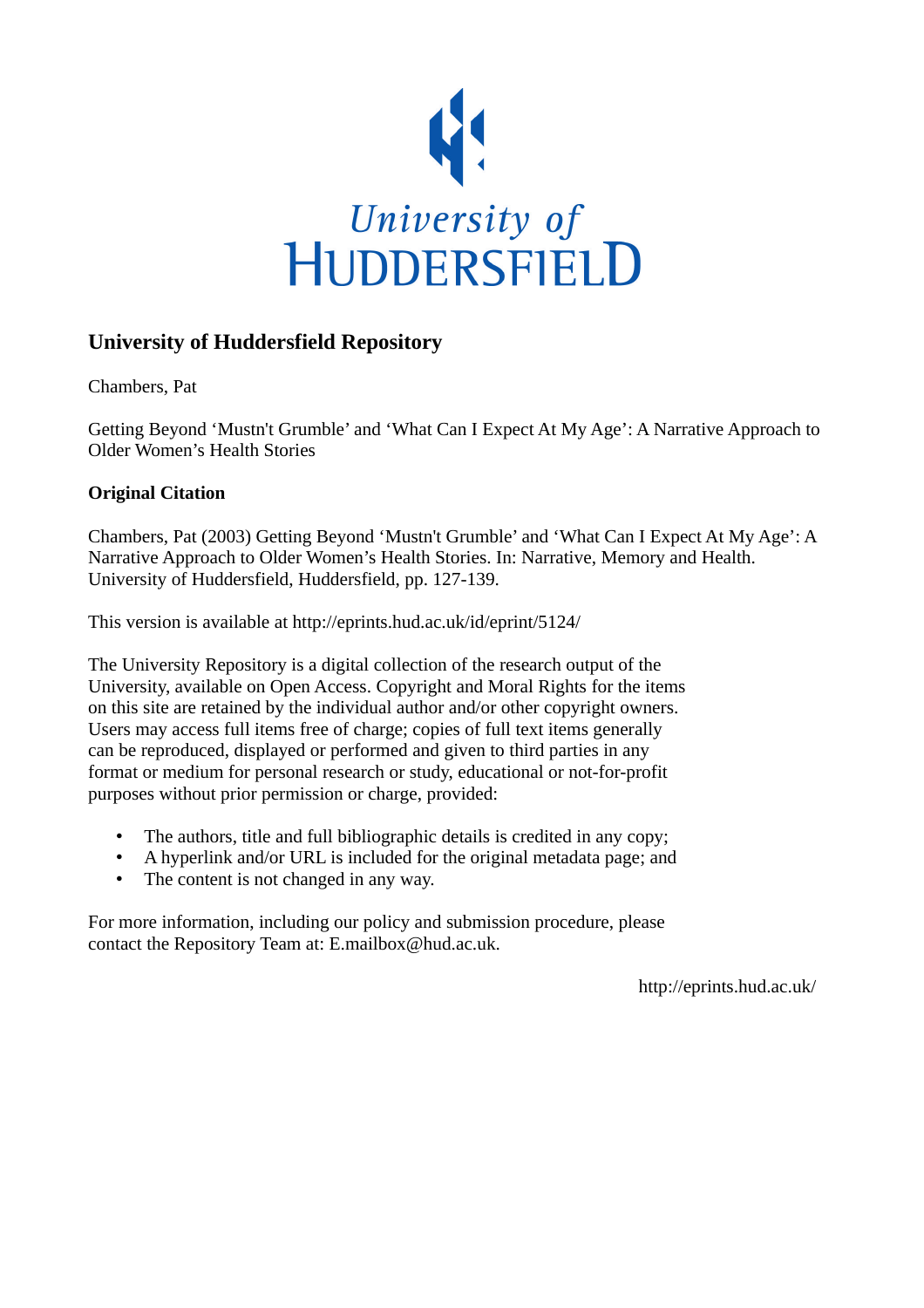# 13 Getting Beyond 'M*ustn't Grumble*' and 'W*hat Can I Expect At My Age*': A Narrative Approach to Older Women's Health Stories PAT CHAMBERS

When asked by researchers to rate their health, many older women reply: "Mustn't grumble". Other older women, who objectively may manifest similar or fewer health problems but may have internalised ageist and sexist assumptions, will reply: "What can I expect at my age". Indeed, the discrepancy between so-called "objective" measures of health in later life and lay perspectives is well reported in the literature on old age. However, little attention has been paid to the way in which these diverse responses arise from older women's attempts to make sense of changing health circumstances in the context of their individual, and collective life course, and growing old in an ageist society.

 This chapter, therefore, seeks to raise such a discussion by drawing on data derived from recent empirical research on older women and biography (Chambers, 2002a) to explore the interaction of personal/collective biography, ageism and current self reported health in the types of 'health stories' older women tell.

#### **Introduction**

The gendered nature of later life is well documented (Arber and Ginn, 1991, 1995; Bernard and Meade, 1993; Bernard et al., 2000; Gibson, 1996; Stevens, 1995, 2001) with some commentators suggesting that old age is a female experience (Gee and Kimball, 1987). Indeed, after the age of 80 years women outnumber men in the ratio of approximately 4:1 (ONS, 2000). However, despite this greater longevity, statistical evidence (ONS, 2000) suggests that in terms of 'health and illness' older women do not seem to fare too well. For example, their health is likely to suffer as a result of caring for an ailing spouse, widowhood and financial and material disadvantage (Arber and Ginn, 1991, 1995). Furthermore, they are likely to develop chronic conditions which may result in limited mobility, and if they do need assistance with daily living,

127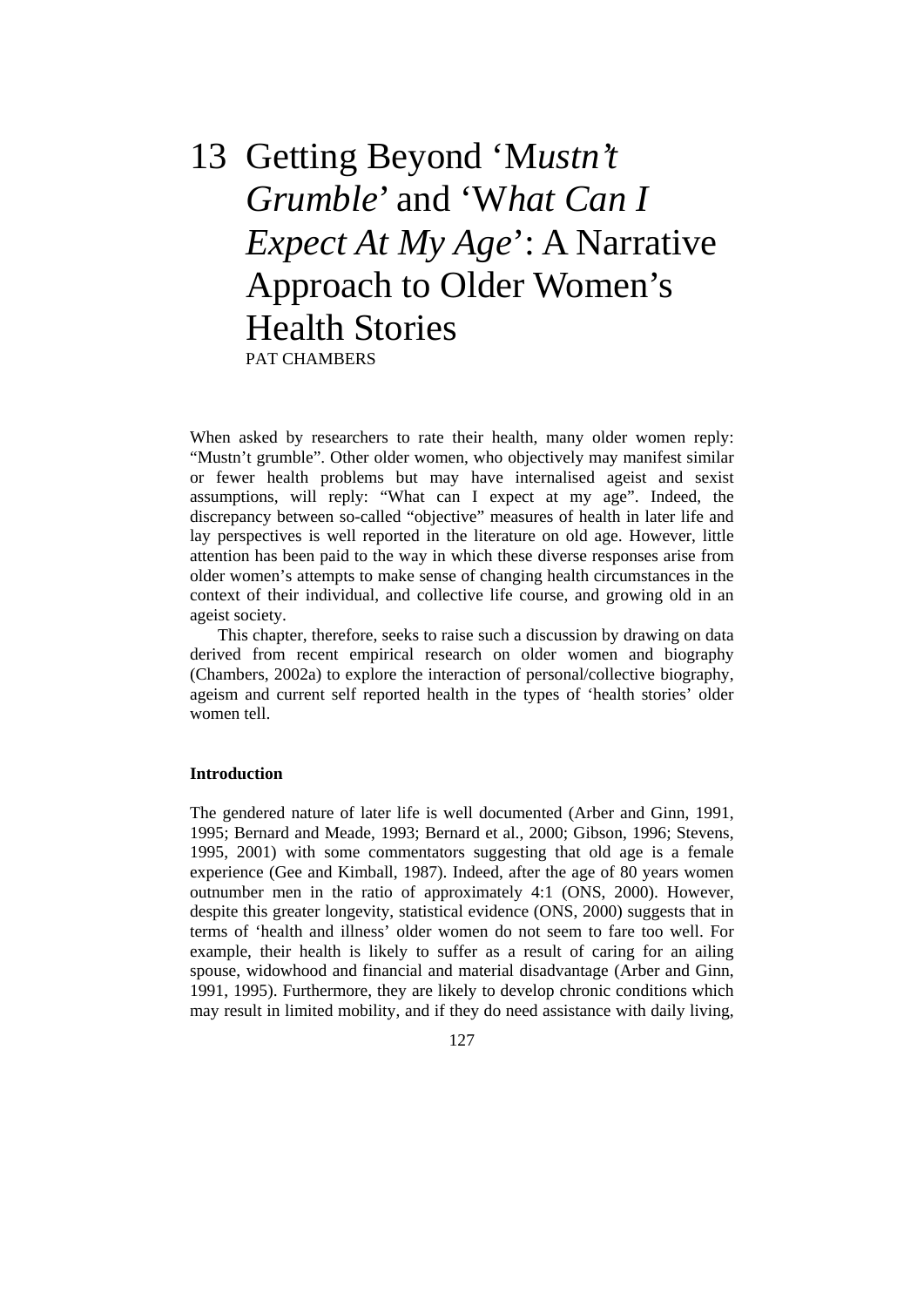they are likely to receive differential support from formal caring services when compared with the support available to older men (Sidell, 1995). Indeed, it could be argued that in an attempt to highlight the gendered nature of health and material resources in later life there has been a tendency, even in some of the gerontological literature, to 'problematise' older women (see Gibson, 1996 for a useful discussion of the 'problematisation' of older women).

*\_\_\_\_\_\_\_\_\_\_\_\_\_\_\_\_\_\_\_\_\_\_\_\_\_\_\_\_\_\_\_\_\_\_\_\_\_\_\_\_\_\_\_\_\_\_\_\_\_\_\_\_\_\_\_\_\_\_\_\_\_\_\_\_\_\_\_\_\_* 

 On the other hand, qualitative evidence is available which suggests that, despite changing health circumstances and material disadvantage, older women are able to adapt (perhaps as a result the flexibility that is developed in the course of their lives, in which they manage multiple 'careers') and talk positively about their changing health circumstances. According to Stevens (1995) for example, throughout adulthood women are subject to repeated role loss and the necessity for readjustment, and thus undergo a socialisation process that facilitates adaptation in later life. There is also evidence to suggest that women are able to develop and sustain nurturing relationships from which they gain both material and emotional support (Gibson, 1996), and which enable them to successfully manage what may objectively appear to be quite stressful circumstances.

 Lay perspectives of health and illness offer a further dimension to our understanding of older women's health by demonstrating the way in which older women's responses to questions about health are socially constructed within an ageist and sexist society (Sidell, 1995). However, recent biographical research on later life widowhood (Chambers, 2000, 2002a, 2002b) whilst acknowledging the social construction of age and gender inherent in older women's responses to specific questions, has suggested that in order to get beyond such socially constructed responses and better understand what influences the 'world view' of older women, we need to engage with their individual and collective life stories and the multiple narratives which arise from those stories.

 This chapter therefore draws on that work and seeks to understand older women's attempts to make sense of changing health circumstances in the context of their individual and collective life course, and growing old in an ageist society.

 Firstly, I briefly explore what the literature tells us about lay perspectives on health and what might influence those perspectives. I highlight the discrepancy between what older women say and so-called "objective" measures and cite evidence to demonstrate the way in which age, cohort, gender and class impact on these perspectives. I then go on to provide examples from my own recent research to examine the way in which older widows talk about their health and the context in which that 'talk' occurs. The interaction of personal/ collective biography and structured ageing on the 'health stories' these women tell is also explored.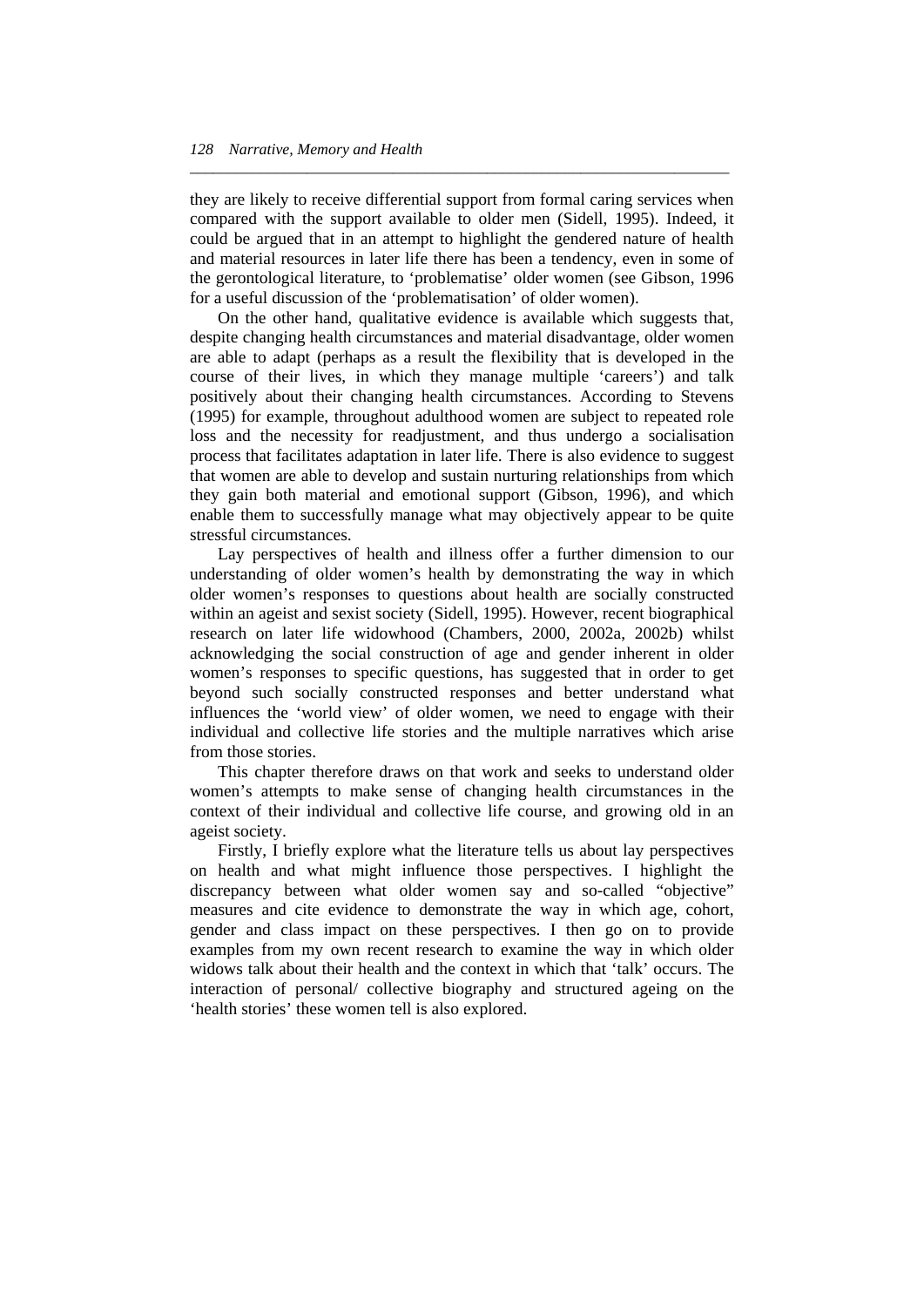*\_\_\_\_\_\_\_\_\_\_\_\_\_\_\_\_\_\_\_\_\_\_\_\_\_\_\_\_\_\_\_\_\_\_\_\_\_\_\_\_\_\_\_\_\_\_\_\_\_\_\_\_\_\_\_\_\_\_\_\_\_\_\_\_\_\_\_\_\_\_* 

#### **Older Women's Perspectives on Their Health**

What influences lay perspectives on health generally? According to Cornwell, (1984 cited in Sidell, 1995) they are influenced by factors such as age, gender, class and culture, rather than 'objective' measures of illness and wellness. This is borne out for example by research which suggests that, despite the statistical evidence pointing to high levels of chronic illness, older women in the United Kingdom generally rate their health as 'fairly good' (Bernard, 2000).

 Despite a number of campaigns which seek to promote a healthy old age (see Bernard, 2000) and, indeed, a wealth of research in Gerontology (for example, Thompson et al., 1990; Bytheway, 1995; Sidell, 1995; Phillipson, 1998; Bernard et al., 2000), old age is popularly, and often professionally, constructed as a time of inevitable decline and ill-health. So powerful is the myth that it is sometimes difficult to disentangle age and illness in older people's health stories. According to William (1990) "the belief that age brought about illness was sufficiently entrenched to make it possible eventually to make illness the grounds for seeing oneself as 'really old" (p.63). One of the effects of this myth is that older people in general have low expectations of health in later life and thus construct their concepts of 'health' according to the dominant public narrative of old age as pathology: hence '*Mustn't grumble'* or *'What can I expect at my age?'* More specifically for older women, this may be further compounded by the sexism which results in the 'problematisation' of older women in social policy, health and social care practice (Hughes, 1995; Gibson, 1996; Bernard et al., 2000; Granville, 2001).

 Although not widely reported in the literature, we must also take note of the impact of 'cohort', as well as age, on the way in which older people construct aspects of their lives (Giele and Elder, 1998; Chambers, 2002a, 2002b). It could be argued that the current generation of older women demonstrate a cohort 'passivity' in their construction of health, with many of them believing that they can do little to influence their own health and well being (Greer, 1990). Wenger's (1988) research in North Wales highlights a 'moral' aspect of older people's attitudes to health and illness which may also be 'cohort specific': "Good health is associated with the right attitude and moral fibre and complaining or talking about health is seen as self-indulgent" (pp.12-13). This confirms other work on the way in which older women talk to each other about 'health' in settings such as older people's clubs (Jerome, 1981, 1990).

 The final dimension which is relevant to the current discussion is the way in which 'class' is juxtaposed with age, cohort and gender. Blaxter and Pearson's (1982 cited in Sidell, 1995) study of working class grandmothers and their daughters highlights the particularly low expectations of health held by older working class women, with 'health' being constructed simply as being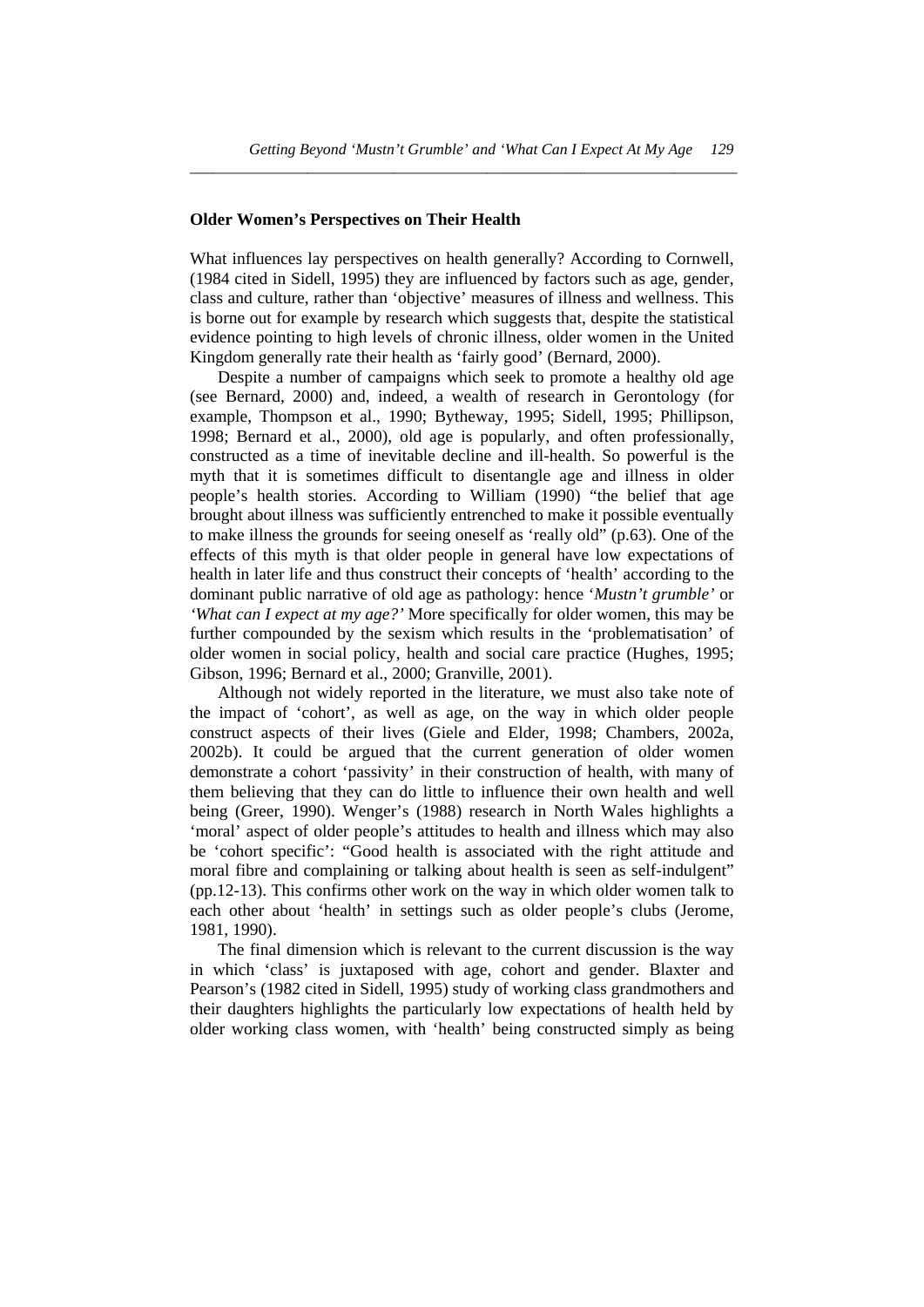able to go about ones daily business. Such class differences in expectations of health are also confirmed by Calnan (1987) who suggests that working class older women are more likely to perceive health as 'not being ill' or 'getting through the day'. In contrast, for middle class older women, health is much more likely to be associated with fitness and exercise, or coping with the stresses and crises in life.

*\_\_\_\_\_\_\_\_\_\_\_\_\_\_\_\_\_\_\_\_\_\_\_\_\_\_\_\_\_\_\_\_\_\_\_\_\_\_\_\_\_\_\_\_\_\_\_\_\_\_\_\_\_\_\_\_\_\_\_\_\_\_\_\_\_\_\_\_\_* 

 Having ascertained some of the structural issues which underpin older women's 'lay perspectives' of health, I now go on to argue that a narrative approach to older women's lives offers a valuable insight into the way in which older women construct health.

#### **The 'Health Stories' Older Women Tell**

Although not the primary focus of my research (Chambers, 2002a), I nonetheless sought to discover the way in which the older women who participated in my biographical study of later life widowhood talked about their health and changing health circumstances in the context of individual and collective biography. What was particularly interesting was firstly the discrepancy between objective measures of ill-health and the self reporting of feelings about health/ill-health, and secondly the diverse narratives of health inherent in their life stories. I was also interested in the way in which such health narratives were situated within the 'major' narratives of widowhood which emerged from my study: 'widowhood as a time of loneliness and despair'; 'widowhood as a time for getting on with your life'; and 'widowhood as a transition'.

 Noting the absence of any correlation between those older women with clearly identifiable chronic health conditions and health stories which focused on illness and also little evidence of the 'class-based' health stories identified by Blaxter and Pearson (1982), and Calnan (1987), it seemed that instead, the health stories which were told reflected the older woman's feelings about 'self' and relationships over the life course, the way in which her life had been historically structured (both individually and collectively with other women from her cohort), her current management of daily living **and**, importantly, her personal internalisation of constructions of age and gender. That is, they seemed to be rooted in the 'multiple' personal and collective narratives of later life which were derived from individual and collective biography (Chambers, 2002a, 2002b). The following diverse narratives of health were evident.

- Health as ill-health
- Health as a valuable, but nonetheless manageable, commodity
- Health as well being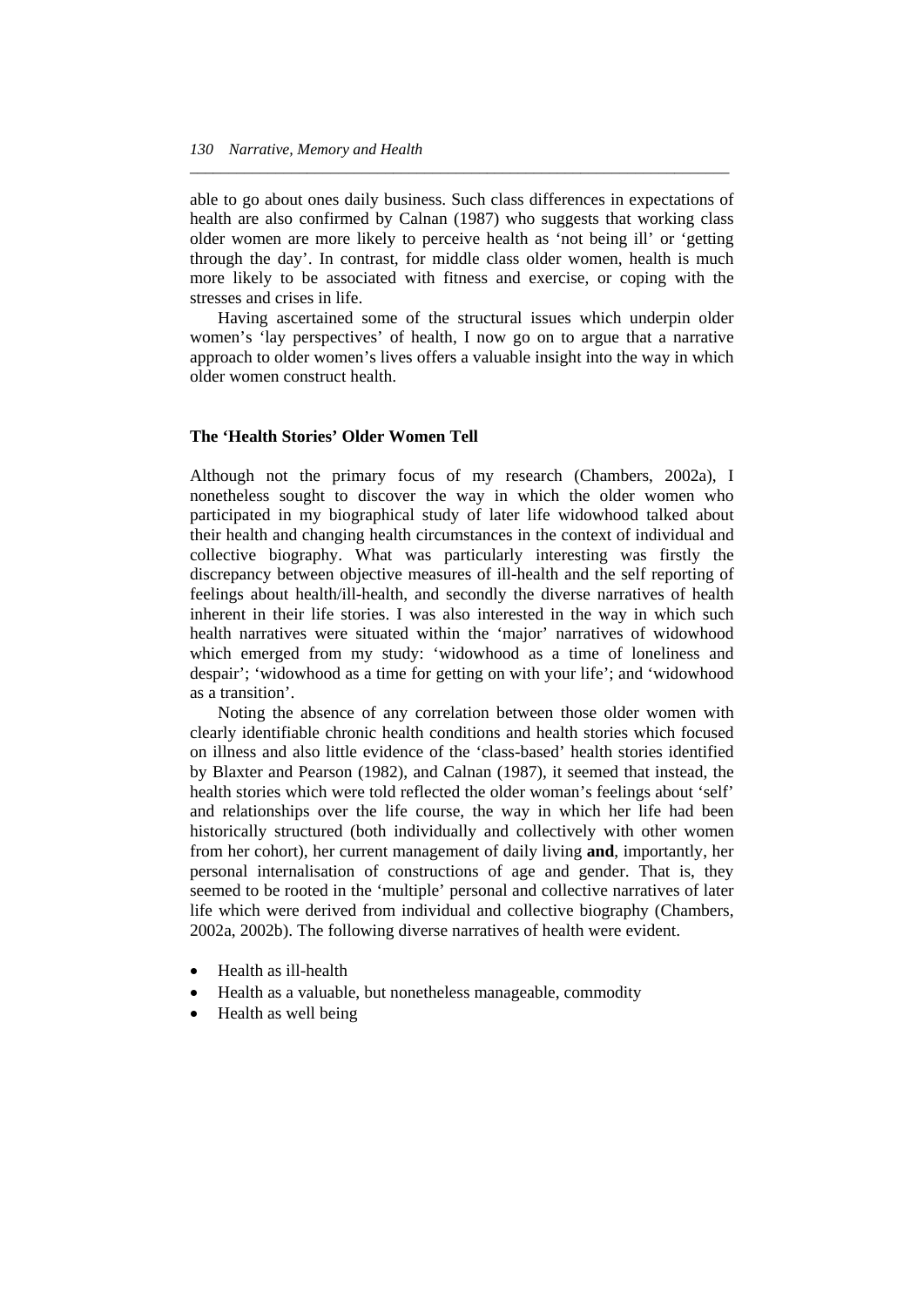With reference to the stories of some of my participants, I now discuss each of these in turn.

*\_\_\_\_\_\_\_\_\_\_\_\_\_\_\_\_\_\_\_\_\_\_\_\_\_\_\_\_\_\_\_\_\_\_\_\_\_\_\_\_\_\_\_\_\_\_\_\_\_\_\_\_\_\_\_\_\_\_\_\_\_\_\_\_\_\_\_\_\_\_* 

#### *Health as Ill-Health*

Vera and Patricia are both in their late-60s with some physical ill-health. Neither has or has ever had an extensive network of family and friends and both women describe themselves as 'lacking in confidence'. 'Health' came up in conversation as a negative feature of old age and widowhood and was construed as 'poor' or 'ill' health which was prohibitive to getting on with life, and was one of several reasons for loneliness.

What can I say? I really don't go anywhere because of my health. I don't go out much. There are three reasons really. Because I can't get there quickly, everywhere I go I've got to go on a bus, and that gets on your nerves after a while. I can't afford to go out, I've no money to go out and I just think I can't do that anymore, and I've really nobody to go with. As I say there are those factors that keep me in.

(Patricia)

 Vera, who describes herself as *isolated* and *lonely*, identifies poor health, particularly a *minor heart condition*, as prohibiting many opportunities for 'joining in'. She would have liked to join a sports club or a keep fit class but feels unable to do so. It is interesting to note the subjectivity of these stories. 'Poor health' features in other narratives of later life widowhood, explored later in this paper but, instead of being prohibitive as it is in this discourse, it is a restricting, sometimes irritating, factor, which needs either to be overcome or to be embraced alongside other more important features of later life. By contrast, the perception of 'health as ill-health' in the current narrative is that it is prohibitive to participation and thus is a major contributor to loneliness. Furthermore it is a manifestation of old age. This was particularly difficult for both Vera and Patricia, who had internalised dominant ageist and sexist ideologies and openly expressed both ageist and sexist views. Firstly Patricia, referring to other older women:

Oh no, I'm not that type. I don't know about those clubs, it's not for me, all those old people, I can just see them all, all these old ladies dancing together, but that's not for me, no, no, I'm not going to go to dancing. If I'm going to dance it's with a partner, a proper partner, a man. So that's where I'm different you see … I would never dance with another woman, none of them can take a gent off properly, not at all. And I still won't go out even to the shops for a loaf without making sure my hair is alright, putting a bit of lipstick on … not like some older women. That will never change. I don't care how old I get … I'll never be a sweet old lady, I mean I don't think I'll ever let myself go in that respect, even though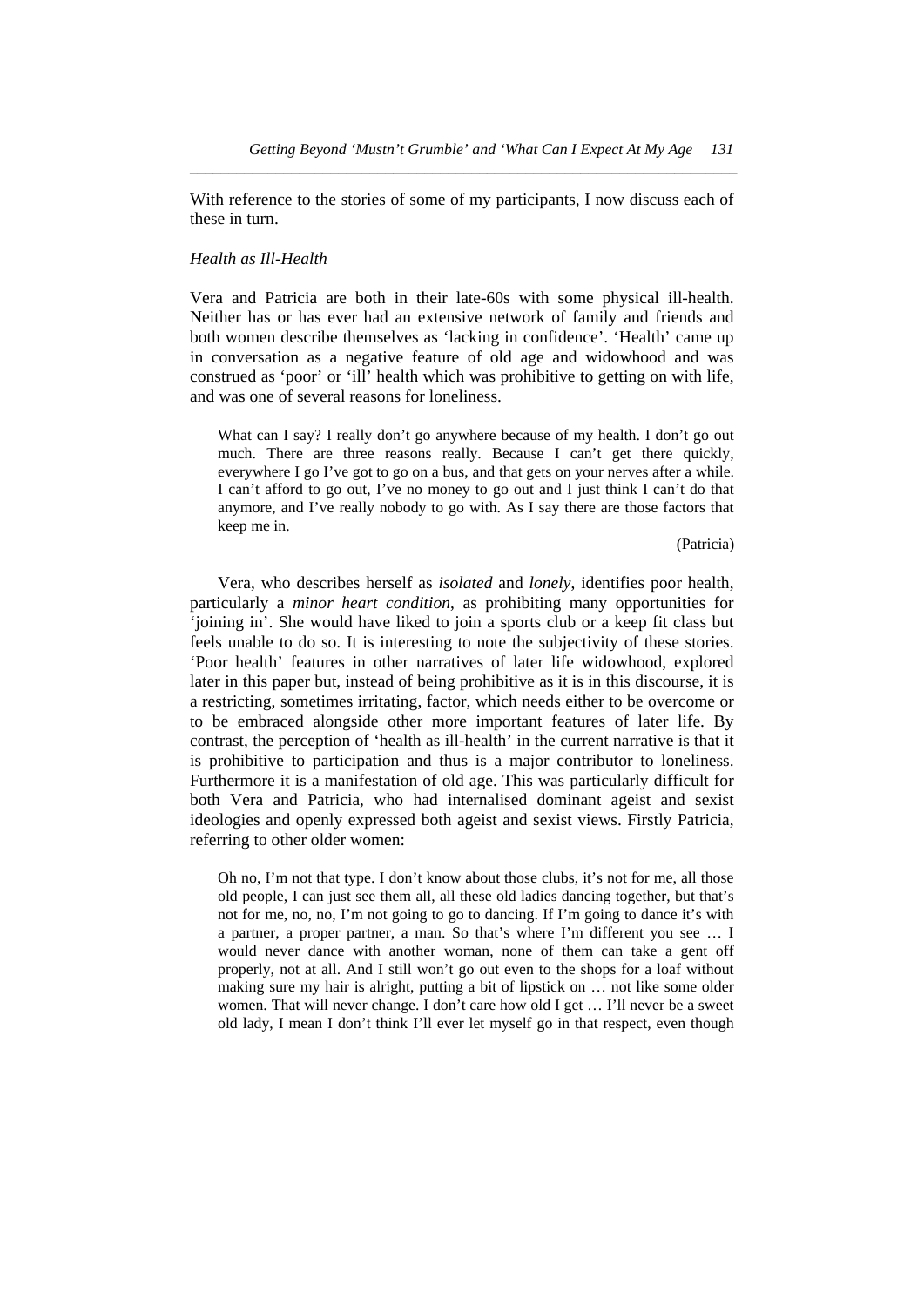there's no-one to see you. You see some women … I mean my husband was keen on how you looked …

*\_\_\_\_\_\_\_\_\_\_\_\_\_\_\_\_\_\_\_\_\_\_\_\_\_\_\_\_\_\_\_\_\_\_\_\_\_\_\_\_\_\_\_\_\_\_\_\_\_\_\_\_\_\_\_\_\_\_\_\_\_\_\_\_\_\_\_\_\_* 

(Patricia)

#### Vera echoes these sentiments:

I always got on a lot better with men than with women. That is probably because I've got three sons, my husband, and in the officers' mess it was mainly men. I was always in a man's environment, I was always talking to men and very few women. And I find that is a difficulty. I now have to re-do that as a widow. I have to rebuild my life, it cannot stay the same. But I find it difficult to talk to women about my interests, like sport. Yet I don't want to get married again … Before my husband died, we went on holiday with a couple of friends. She was about eight years younger than me, but her husband was the same age as us. We were neighbours, we'd been going about together for years. We were at Blackpool one year … as we were standing near the hotel, where we were staying, there were some coaches and a whole lot of women on their own got off that coach and Jenny stood there and said, 'Vera, do you think that in ten years time we'll be doing that?' And I'm now doing it. And every time (when I go away on holiday with Age Concern), I think of Jenny and what she said. All of those women on their own, not a man in sight. She was horrified that it might be us. I was in my late forties and I felt the same although I still feel like it now, and I think its your children's view ... I find it very sad. (Vera)

 For Vera and Patricia, therefore 'life is very difficult' (Chambers, 2002a): widowhood and old age and are both co-conspirators in their current loneliness and their narrative of 'health as illness' is a manifestation of this.

#### *Health as a Valuable but Manageable Commodity*

Phyllis, Jean and Pat are in their early 70s and Katherine, Evelyn and Elizabeth are in their mid-80s. Between them they have a range of disabling chronic conditions. They all have a network of friends and family and describe themselves as confident in some areas of their life but not others.

 Phyllis has deteriorating eyesight and problems with her hip, which impact on her daily activities. These activities are such an important part of her daily living that she sometimes worries about what she will do if she is no longer able to do them:

I have my special glasses but my eyes ache. Jean's been very good, all my friends have but I can't knit now, I can't watch television much anymore. If I go shopping I can't see the prices. It annoys me. I'm too independent, I've always had to do things for myself, it's hard to ask for help. I can't do a lot of things and I do sometimes worry about the future. (Phyllis)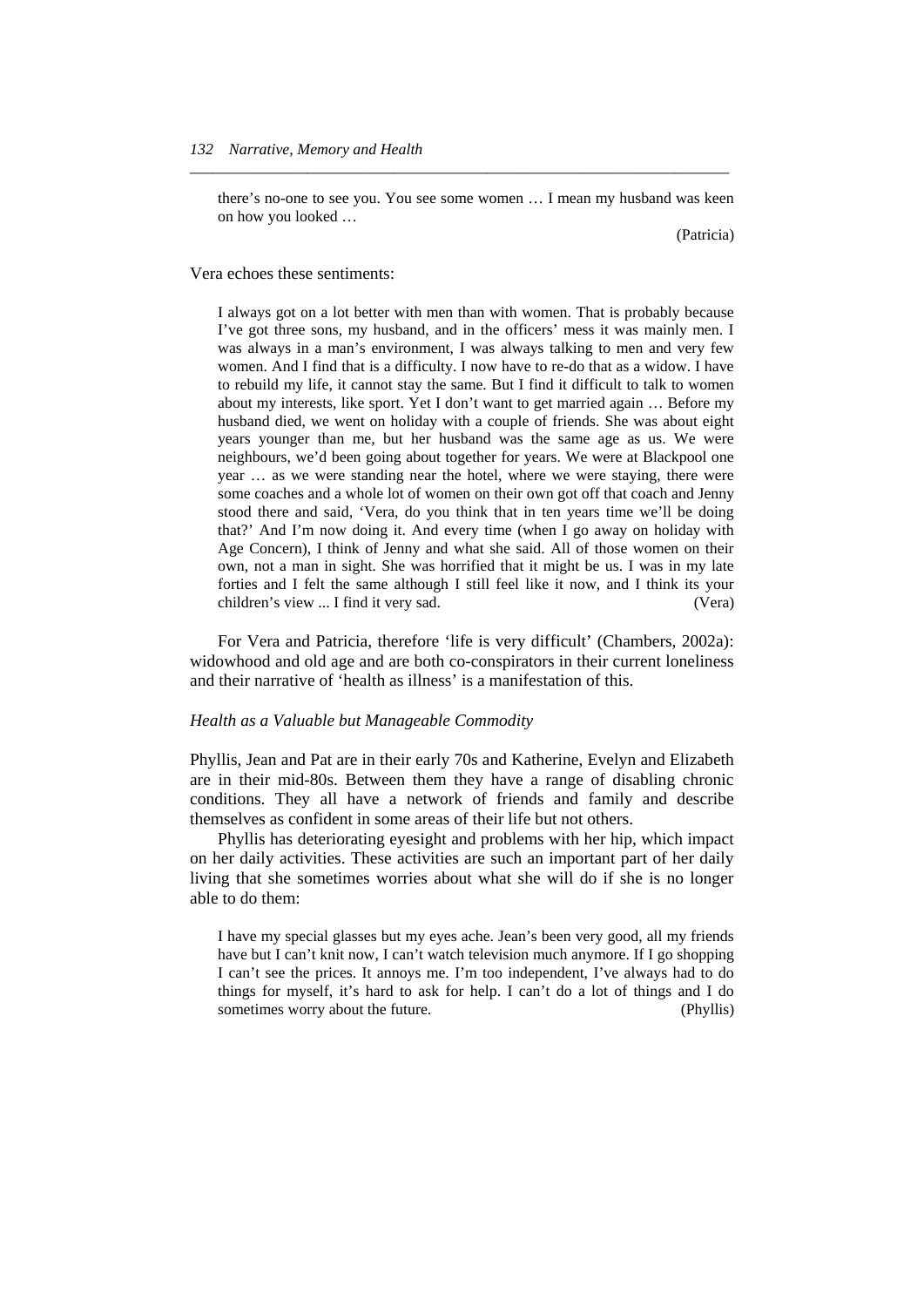Nonetheless, Phyllis does not allow herself to indulge these fears for too long: "it's taken me a long time to get over it, I'm really only just getting used to it but I know I'll cope, I always do."

*\_\_\_\_\_\_\_\_\_\_\_\_\_\_\_\_\_\_\_\_\_\_\_\_\_\_\_\_\_\_\_\_\_\_\_\_\_\_\_\_\_\_\_\_\_\_\_\_\_\_\_\_\_\_\_\_\_\_\_\_\_\_\_\_\_\_\_\_\_\_* 

 In this narrative, 'health' is to be 'managed'. If you have good health, you should be grateful and if your health is poor, then you just have to deal with it. Those with good health are nonetheless very grateful that their health is good, especially compared to the health of friends. Katherine, for example says: "*I want to stay as I am, healthy as I am at my age and not being full of ailments as a lot of people are.*"

 Katherine, like many of the women in the current narrative, makes links with 'age' in her story but notes that: "*you can't give in to it*". Old age, just like health and illness, is to be managed. Furthermore, there is a slightly critical tone in her use of the word "*ailments*", suggesting that some older people may indeed 'give in' to old age, reflecting both the 'moral aspects' of older people's health stories and also, gender and cohort. After all, 'putting up and shutting up' reflects the structured experience of many older women (Chambers, 2002a). Jean, who talks about an acquaintance at the Senior Citizen's club, explicitly illustrates this:

We had to give Connie a real talking to. After all, we all have something wrong with us, but we just have get on with it. She is always miserable, telling us this and that is the matter and really it doesn't do her any good to be like that … she does try our patience!

 Taking precautionary measures wherever possible is integral to managing health and neither age, nor gender, prohibits such measures. Pat, for example, acknowledges the importance of good health and tries to keep herself well. She has already anticipated the probability of a hip replacement, so attends a slimming club and a keep fit class to keep her weight down. In addition, Pat says: "*I walk a lot, I think it's good for you, no healthwise I'm quite fit … I'm in BUPA so if I want anything, if I need anything, I've been paying that for years.*"

 Those with poor health find it restricting, but not inhibiting, and thus adapt accordingly. For example, although Evelyn's sight is failing, and she has both osteoporosis and a heart condition, her discussion of her health is in terms of what she is able to do rather than what she is not able to do. She stresses the continuities between her life now, and in the past, and identifies the strategies she has employed to maintain these continuities and lead her life the way she wishes to lead it:

I spend most of my time here now, I don't move about as well. I enjoy knitting and reading. I knit for myself not for anyone else in case I make mistakes. And I do now! I've always enjoyed knitting, I've done it all my life. My mother taught me, the first thing I knitted was Granddad's garters. My eyes are beating me a bit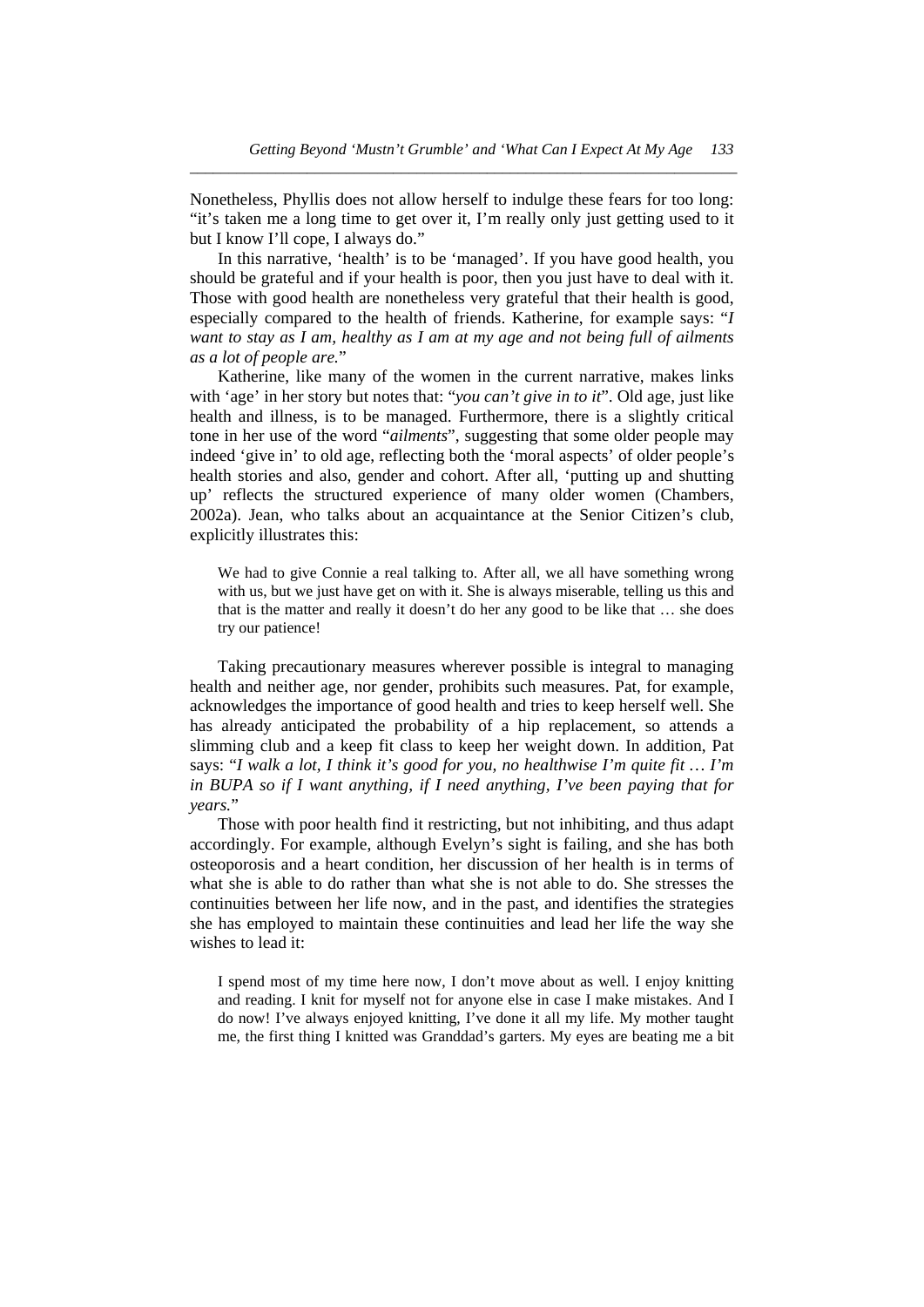at the moment, that's problem with reading too. I'm not keen on the television but I like the wireless. I listen to Radio 2; I like the music and the interviews. I've been listening tonight to Roy Hattersley, he's an interesting man. And I listen to tapes; my niece's husband recorded all my old records for me. I like listening to Perry Como and I love listening to music played on the cello. I used to go to the Theatre Royal in Nottingham to listen to music. My mother used to take me. And in Blackpool, we used to go to the theatre. I don't go to the theatre now but I listen to the music. Sometimes I listen to Radio 4 and I enjoy the plays. (Evelyn)

*\_\_\_\_\_\_\_\_\_\_\_\_\_\_\_\_\_\_\_\_\_\_\_\_\_\_\_\_\_\_\_\_\_\_\_\_\_\_\_\_\_\_\_\_\_\_\_\_\_\_\_\_\_\_\_\_\_\_\_\_\_\_\_\_\_\_\_\_\_* 

Elizabeth too observes that she has good days and 'not so good' days:

I can't see as well now and I can't do as many things. I've got polymyalgic rheumatism and I'm on steroids. About once a month it seems to flare up again, and it always seems to be the same weekend … it was this weekend … I've got a stiff hand today and my legs ache. So with my eyes not being so good it means I can't knit. But it doesn't stop me getting out, I went to the library yesterday, I get big-print books. My knitting will have to wait for a good day. I don't let it get me down, I get on with what I can …

Continuities abound in the lives of these women and they have always 'got on' with their lives (Chambers, 2002a, 2002b). Later life widowhood has been a continuation of those lives and even if old age has been accompanied by some ill health, this has to be 'managed' alongside other minor irritants. It is important to 'get on' with life and this is reflected in their narrative of 'health as a valuable but nonetheless manageable commodity'.

#### *Health as Well Being*

Doris is in her early 80s and she has several chronic health conditions and very limited mobility. She has a small circle of friends (mainly staff at the residential home where she lives) and has a close (albeit long distance) relationship with her three sons. She describes herself as *liberated* by widowhood. Eunice is in her late 70s, with a minor heart condition, and describes her health as: *good for my age*. She has extremely good friendship networks and a close relationship with her daughter. She is a committed Christian and describes herself as confident.

 In this narrative of health as 'well-being', physical and mental limitations are both acknowledged and accepted but not 'judged'. Neither age, nor gender, is construed negatively, but, rather, they are to be embraced wholeheartedly. This encompasses very strong feelings about inner self and spirituality.

 Doris for example acknowledges that she has recently begun to weigh up more carefully what could reasonably be managed:

I don't go out at all now … I'm aching and my arthritis is spreading … (if I go out) I like to know where I am going and I like to know that I can cope, know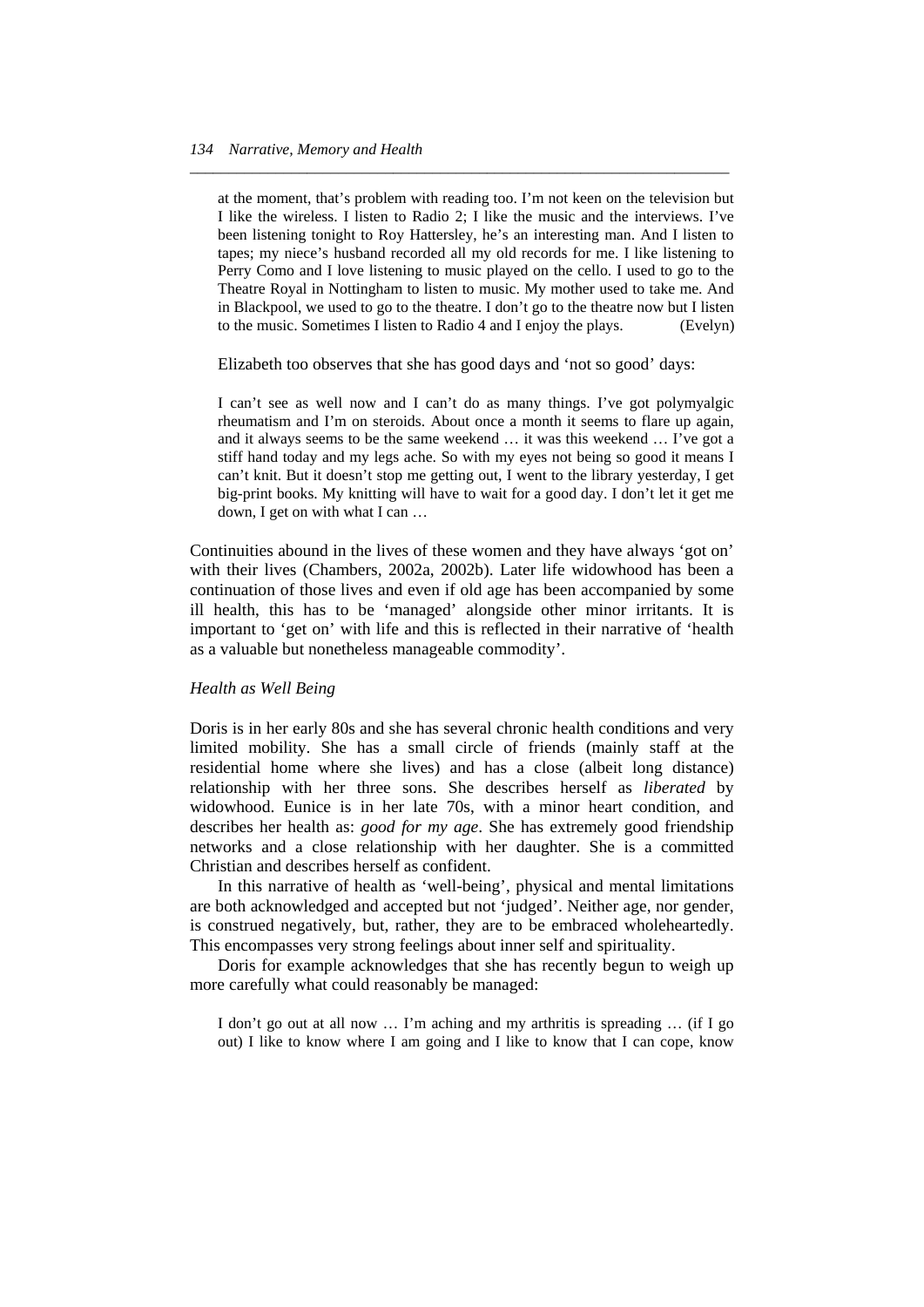where the loo is, that sort of thing. That's why I wouldn't go on that committee for Age Concern. But I do things here you see, I'm on the residents' committee here and I'm very involved, that sort of thing. I suppose I feel safe here, I know what's what.

*\_\_\_\_\_\_\_\_\_\_\_\_\_\_\_\_\_\_\_\_\_\_\_\_\_\_\_\_\_\_\_\_\_\_\_\_\_\_\_\_\_\_\_\_\_\_\_\_\_\_\_\_\_\_\_\_\_\_\_\_\_\_\_\_\_\_\_\_\_\_* 

 Doris's narrative of health as 'well being' comes from being able to make choices about her life now in a way that was not possible during her married life. She is very aware of her increasing disability and her need for care but this is more than compensated for by the autonomy she now has:

I thought, well I'm not staying here (in the marital home) I'm going to move. It could have been done before but he wouldn't. He was very stubborn. If he didn't want to do something, he wouldn't. So as soon as he died I felt I could please myself. It was the first time in my life that I could please myself. After he died I had the freedom to put the house on the market … I knew I wouldn't stay there. I longed to get out of it because he wouldn't spend the money on it … I thought I'll go where I can pay to be looked after and not depend on people and I'm very independent here. Since he died, and since I've become more disabled, it mattered to try to be more independent, to make choices, to make my own judgements. Because whatever I said, you know such as holidays, he'd say 'Oh no, you wouldn't like it there, we'll go somewhere else' … and do you know I'd give in for peace, I hate arguments. I'm handling all my own money now, which is nice. It costs a lot to live here for the rest of my life. The boys know there won't be much left if I live for a long time (laughs). I have a financial adviser from the bank to help me make the money last as long as I can  $\dots$  I quite enjoyed that side of things making my own decisions and selling the bungalow … I had sixty years of married life and I felt I'd had enough. It's so good to be 'me'! For the first time in my life I'm doing what I want and it's so nice. And that is liberating … and at my age as well. (Doris)

 Eunice, who unlike Doris was both happily married and had a lot of autonomy in that marriage, nonetheless also speaks of well-being and contentment which she ascribes to her spirituality and the increased self awareness she has developed since the death of her husband:

Material things are not so important now. Whereas you might have been upset because a vase was broken, you really put things into perspective. People matter and I know when the car was damaged, I can remember being very shocked after the break in, my car was broken into. And I was very shocked … but you do get it into perspective because you realise that you are not hurt and it is a material thing. I think you get things in perspective, you sort out what's important and you realise that life is never the same, it can never be the same but you are strengthened. I think I am able to understand how people feel and I feel I can comfort people who've lost anyone, not to be afraid of letting them talk to me. (Eunice)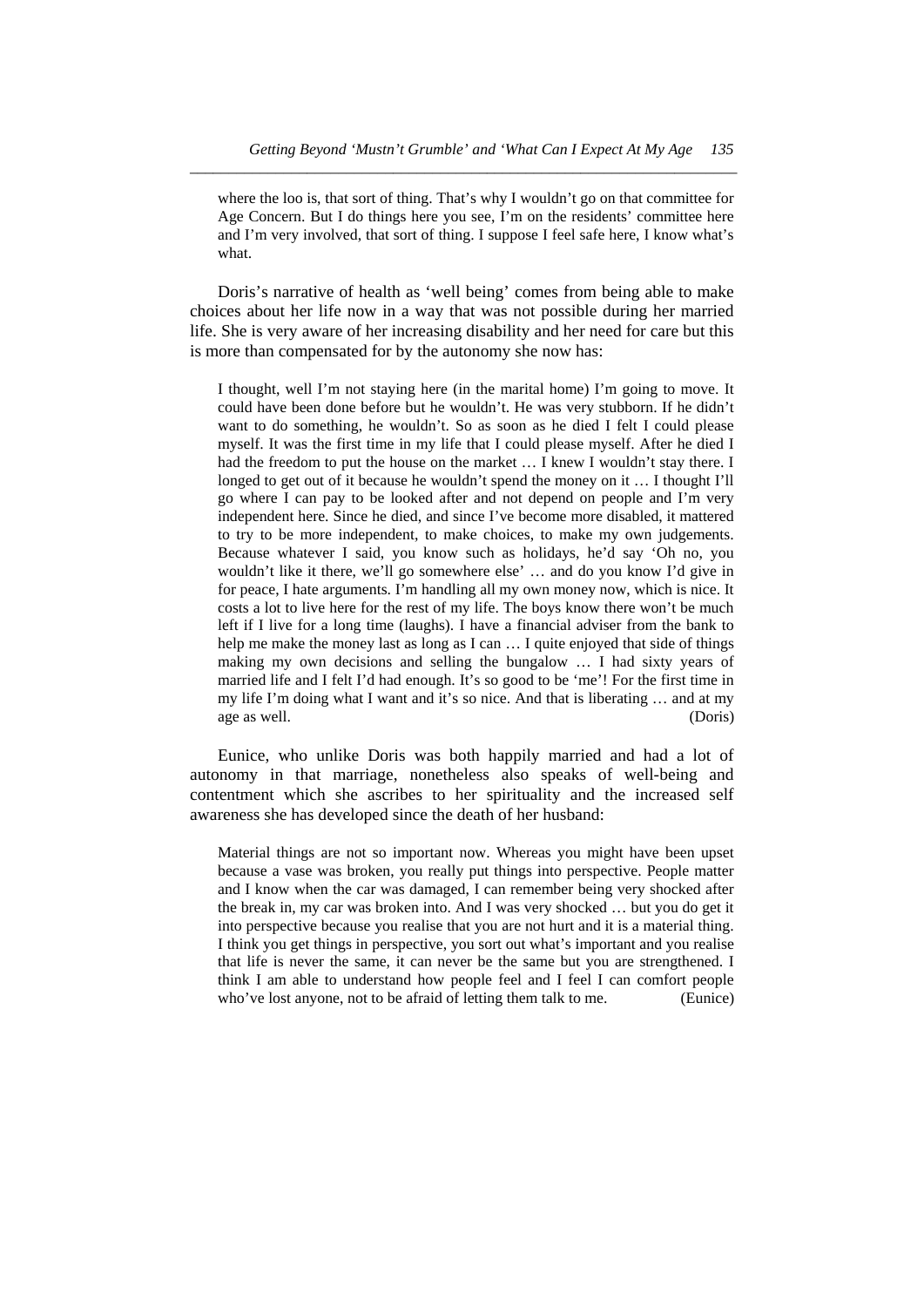Doris and Eunice have embraced later life widowhood as an opportunity to develop and a time to be valued. It has been a time of 'transition' (Chambers, 2002a, 2002b) in which they are enjoying being 'old' and 'female', and this is reflected in their narrative of 'health as well-being'.

*\_\_\_\_\_\_\_\_\_\_\_\_\_\_\_\_\_\_\_\_\_\_\_\_\_\_\_\_\_\_\_\_\_\_\_\_\_\_\_\_\_\_\_\_\_\_\_\_\_\_\_\_\_\_\_\_\_\_\_\_\_\_\_\_\_\_\_\_\_* 

#### **Conclusion**

In this chapter I have presented a discussion which acknowledges the discrepancies between lay perspectives on health and the empirical evidence relating to older women's greater propensity to chronic ill-health: "mustn't grumble". I have also acknowledged the impact of ageism and sexism on the way in which older women talk about their health: "what can I expect at my age?" However, I have suggested that we need to go beyond the 'here and now' and incorporate instead a life course perspective, which draws on individual and collective biography **and** engages in meaningful discussions with participants. As Malcolm Johnson (1978) reminded us, nearly twenty five years ago now, our present life is sculpted from our past and so in order to better understand how older people experience their lives 'now', we must pay attention to the way in which they have constructed their lives 'then' and 'now'. More recently Gerontologists working within a life course perspective have argued for a greater understanding of the subjective experience of ageing, a subjectivity which is rooted in both individual and socially structured life history (Bornat, 1993; Birren, 1996; Birren et al., 1996; Ruth and Oberg, 1996; Ruth et al., 1996; Chambers, 1994).

With reference to my own empirical work with older widows (Chambers, 2002a), I have argued that the way in which older women makes sense of changing health circumstances in later life, and the ageism and sexism which accompanies those changes, is better understood with reference to individual and collective biography and the multiple narratives of self and relationships derived from those biographies. Indeed, I have argued that we need to engage with an older woman's view of her world in order to really appreciate the way in which she constructs her health narrative. To not do so, means that instead of really listening to the story which is being told, we are in danger of conspiring with stereotypes of 'ageing women' which abound in both the dominant (medical) narratives associated with women's greater morbidity and longevity, and those lay perspectives grounded in ageist and sexist ideologies, and thus responding with platitudes rather than understanding. To offer Patricia the advice, as her daughter and sister often do, that her health would be much better if she went out and met other women like herself, takes no account of either her lifelong low self-esteem or her internalisation of ageist and sexist ideologies. For Patricia 'life is difficult' and this is reflected in her narrative of: *health as ill-health*. To suggest to Jean and Phyllis that perhaps they might be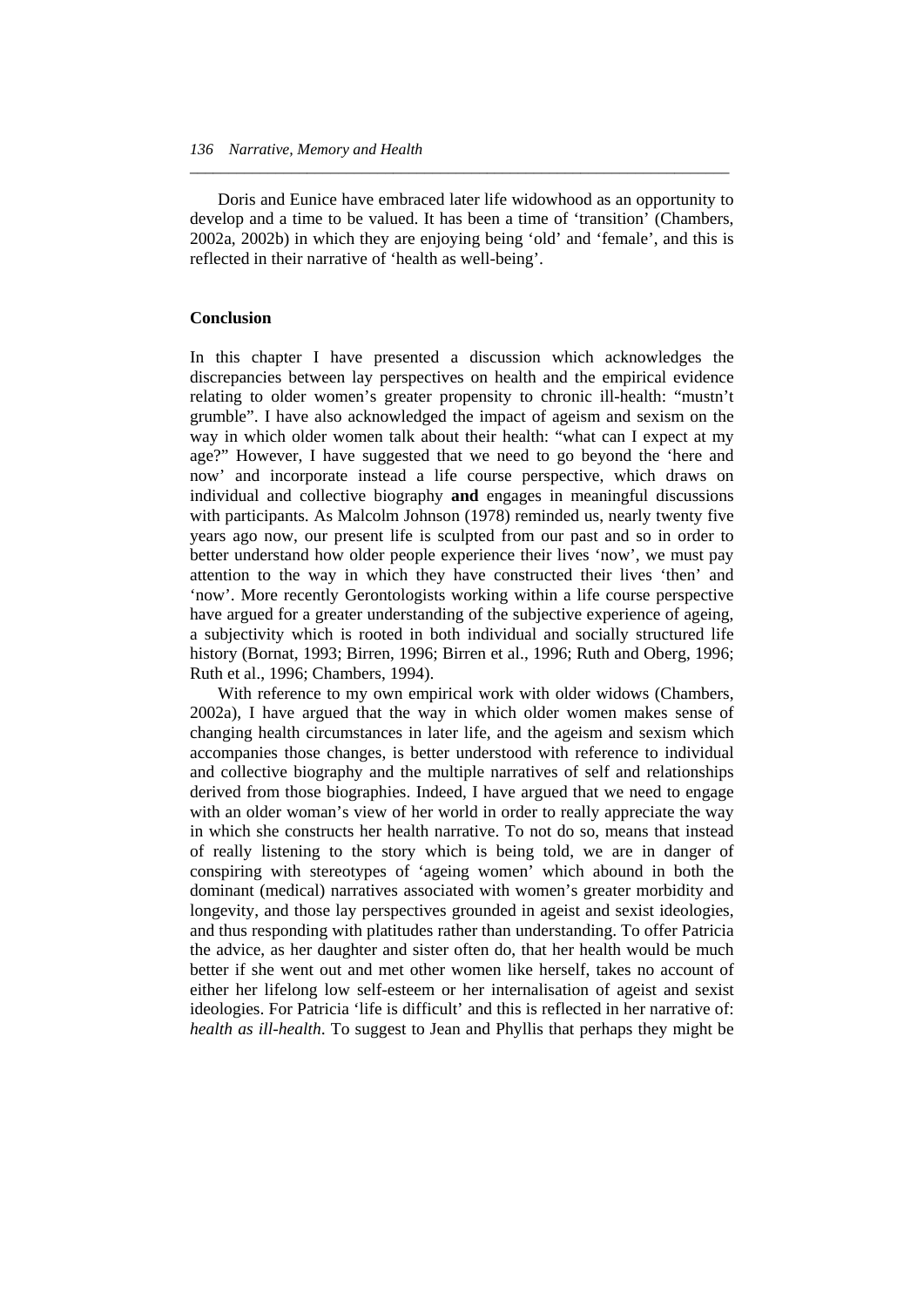more sympathetic towards Connie's negative feelings, ignores their individual and collective histories of 'putting up and shutting up', a philosophy which has stood them in good stead for many years. As older women they believe in getting on with life and this is reflected in their narrative of: *health as a valuable but nonetheless manageable commodity.* And finally, if we only take note of Doris's objective measures of ill-health, we are in danger of not connecting with her excitement of life now, and the major transition she has experienced since becoming a widow, a transition which is reflected in her narrative of: *health as well-being.*

*\_\_\_\_\_\_\_\_\_\_\_\_\_\_\_\_\_\_\_\_\_\_\_\_\_\_\_\_\_\_\_\_\_\_\_\_\_\_\_\_\_\_\_\_\_\_\_\_\_\_\_\_\_\_\_\_\_\_\_\_\_\_\_\_\_\_\_\_\_\_* 

 It is so important that as researchers we should seek to get beyond dominant public narratives and try to understand the way in which older women make sense of their changing health circumstances. I have argued that a biographical approach which engages with older women's multiple narratives is one way of accomplishing this quest. In summary, our narratives of health, as ageing women, are rooted in our own life stories and can only really be understood within the context of the whole life course.

#### **References**

Arber, S. and Ginn, J. (1991) *Gender and Later* Life, London, Sage.

- Arber, S. and Ginn, J. (eds) (1995) *Connecting Gender and Ageing*, Buckingham, Open University Press.
- Bernard, M. (2000) *Promoting Health in Old Age*, Buckingham, Open University Press.
- Bernard, M. and Meade, K. (eds) (1993) *Women Come of Age*, London, Edward Arnold.
- Bernard, M., Phillips, J., Machin, L. and Harding Davies, V. (eds) (2000) *Women Ageing: changing identities, challenging myths*, London, Routledge.
- Birren, J.E. (1996) Aging and Biography in Birren, J.E. et al. (eds) *Explorations in Adult Development*, New York, Springer Publishing.
- Birren, J.E., Kenyon, G.M., Ruth, J.C., Schroots, J.J.F. and Svensson, T. (eds) (1996) *Explorations in Adult Development*, New York, Springer Publishing.
- Bornat, J. (1993) Life Experience in Bernard, M. and Meade, K. (eds) *Women Come of Age*, London, Edward Arnold.

Bytheway, B. (1995) *Ageism*, Buckingham, Open University.

Calnan, M. (1987) *Health and Illness*, London, Tavistock.

Chambers, P. (1994) A biographical approach to widowhood, *Generations Review*, 4,3: 8-12.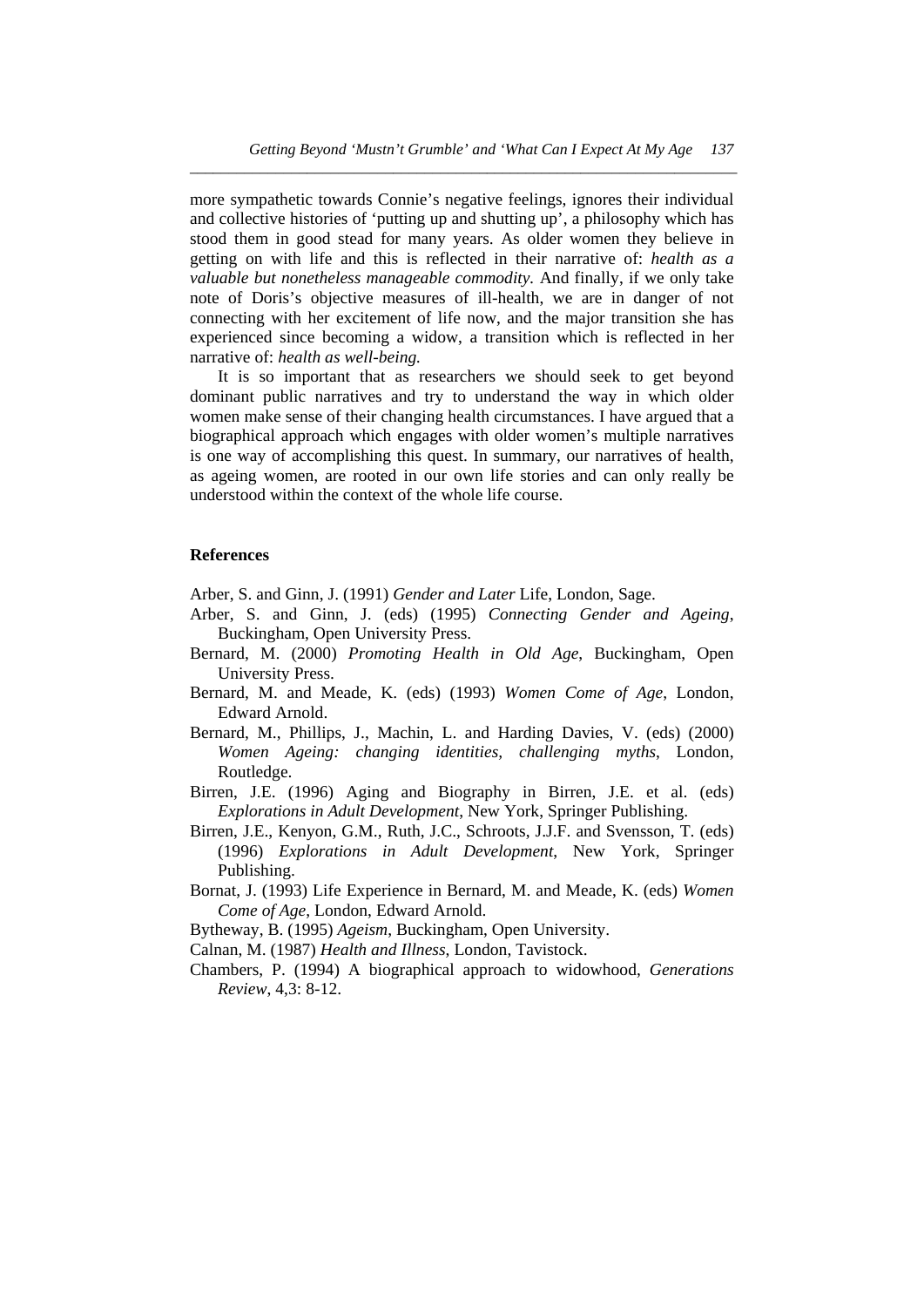Chambers, P. (2000) Widowhood in Later Life, in Bernard, M. et al. (eds) *Women Ageing: changing identities, challenging myths*, London, Routledge.

*\_\_\_\_\_\_\_\_\_\_\_\_\_\_\_\_\_\_\_\_\_\_\_\_\_\_\_\_\_\_\_\_\_\_\_\_\_\_\_\_\_\_\_\_\_\_\_\_\_\_\_\_\_\_\_\_\_\_\_\_\_\_\_\_\_\_\_\_\_* 

- Chambers, P. (2002a) *Hidden lives: multiple narratives of later life widowhood*, unpublished PhD thesis, Keele University.
- Chambers, P. (2002b) The Life Stories of Older Widows: situating later life widowhood within the life course in Horrocks, C., Milnes, K., Roberts, B. and Robinson, D. (eds) (2002) *Narrative, Memory and Life Transitions*, Huddersfield, Huddersfield University Press.
- Gee, E.M. and Kimball, M.M. (1987) *Women and Aging*, Toronto, Butterworths.
- Gibson, D. (1996) Broken down by age and gender- the 'problem' of old women redefined, *Gender and Society*, 10: 433-448.
- Giele, J.Z. and Elder, G.H. (1998) *Methods of Life Course Research*, California, Sage.
- Granville, G. (2001) *Developing a Mature Identity: a feminist exploration of the menopause*, unpublished PhD thesis, Keele University.
- Greer, G. (1991) *The Change: women ageing and the menopause*, London, Hamish Hamilton.
- Hughes, B. (1995) *Older People and Community Care*, Buckingham, Open University Press.
- Jerrome, D. (1981) The significance of friendship for women in later life, *Ageing and Society*, 1: 175-97.
- Jerrome, D. (1990) Frailty and friendship, *Journal of Cross Cultural Gerontology*, 5: 51-64.
- Johnson, M. (1978) That was your life in Carver, V. and Liddiard, P. (eds) (1978) *An Ageing Population*, Sevenoaks, Hodder and Stoughton.
- Office of National Statistics (2000) *People aged 65 and over*, London, HMSO. Phillipson, C. (1998) *Reconstructing Old Age*, London, Sage.
- Ruth, J.-E., Birren, J.E. and Polkinghorne, D.E. (1996) The projects of life reflected in autobiographies of old age, *Ageing and Society*, 16: 677-99.
- Ruth, J.-E. and Oberg, P. (1996) Ways of life: old age in a life history perspective in Birren, J. et al. (eds) *Explorations in Adult Development*, New York, Springer Publishing.
- Sidell, M. (1995) *Health in Old Age: myth, mastery and management*, Buckingham, Open University Press.
- Stevens, N. (1995) Gender and adaptation to widowhood in later life, *Ageing and Society*, 15: 37-58.
- Stevens, N. (2001) Combating loneliness, *Ageing and Society*, 21, 2:183-202.
- Thompson, P., Itzin, C. and Abendstern, M. (1990) *I Don't Feel Old*, Oxford, Oxford University Press.